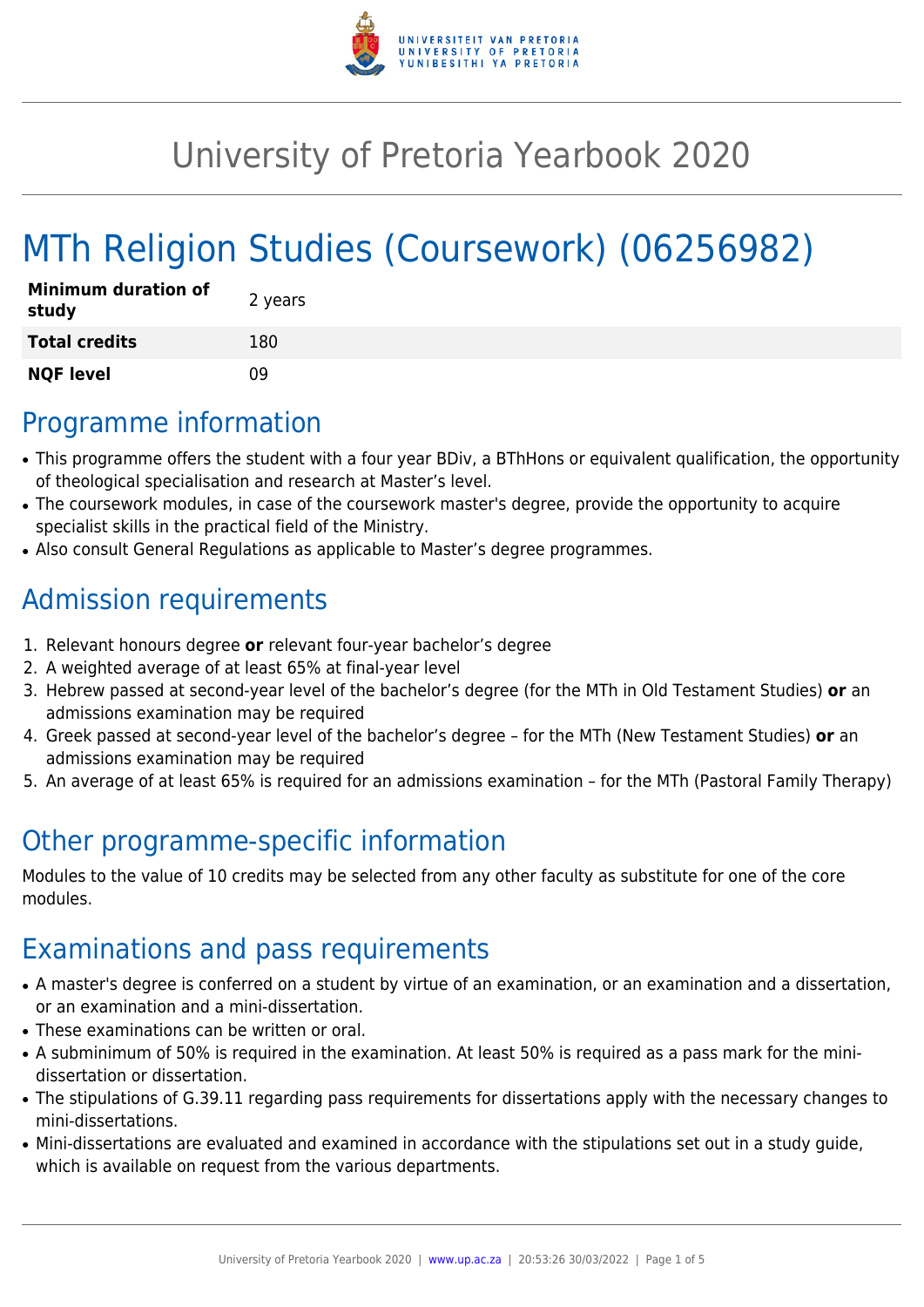

# Research information

#### **Article for publication**

- Unless Senate, on the recommendation of the supervisor, decides otherwise, a student, before or on submission of a dissertation, must submit at least one draft article for publication in a recognized academic journal and in the case of a thesis, must submit proof of submission of an article issued by an accredited journal, to the Head: Student Administration.
- The draft or submitted article, as the case may be, should be based on the research that the student has conducted for the dissertation/thesis and be approved by the supervisor if the supervisor is not a co-author.
- The supervisor shall be responsible for ensuring that the paper is taken through all the processes of revision and resubmission, as may be necessary. Conferment of the degree may be made subject to compliance with the stipulations of this regulation.

#### **Mini-dissertation**

The proposed title of the mini-dissertation must be submitted for approval to the Research Committee via the Supervisor and the relevant head of department before a student may commence with the research.

### Pass with distinction

In order to pass with distinction, a weighted average (GPA) of at least 75% in the examination of the coursework and 75% for the mini-dissertation must be obtained.

# General information

#### **Registration for postgraduate programmes**

#### **1. Concurrent registration for a second postgraduate programme**

No student is allowed to register for more than one postgraduate programme concurrently, except where the student's academic record warrants it and with the Dean's approval. Continuation of study for the second postgraduate programme will be subject to favourable progress reported by the heads of department in the Faculty of Theology. However, no student will be allowed to participate in examinations for a second postgraduate programme in another faculty during the examinations of the Faculty of Theology.

#### **2. Renewal of registration**

Students of the University are registered for one year of study. After an academic year has expired, students wishing to continue their studies at the University must renew their registration and pay such fees for renewal of registration as prescribed.

No interruption may occur in a postgraduate student's registration for a postgraduate study programme. Should a student interrupt his/her studies, such a student will upon re-registration be liable for the full fees applicable to the degree programme.

If a student interrupts registration for the postgraduate programme and it is not renewed within four years of the first registration, the credits obtained will no longer be valid. The student should repeat the modules already passed.

A student for an honours degree must complete his or her studies within two years. Under special circumstances, the Dean, on the recommendation of the relevant head of department, may give approval for a limited fixed extension of this period.

A master's degree is conferred on a student only if at least one year has expired after obtaining the qualifications required for master's study.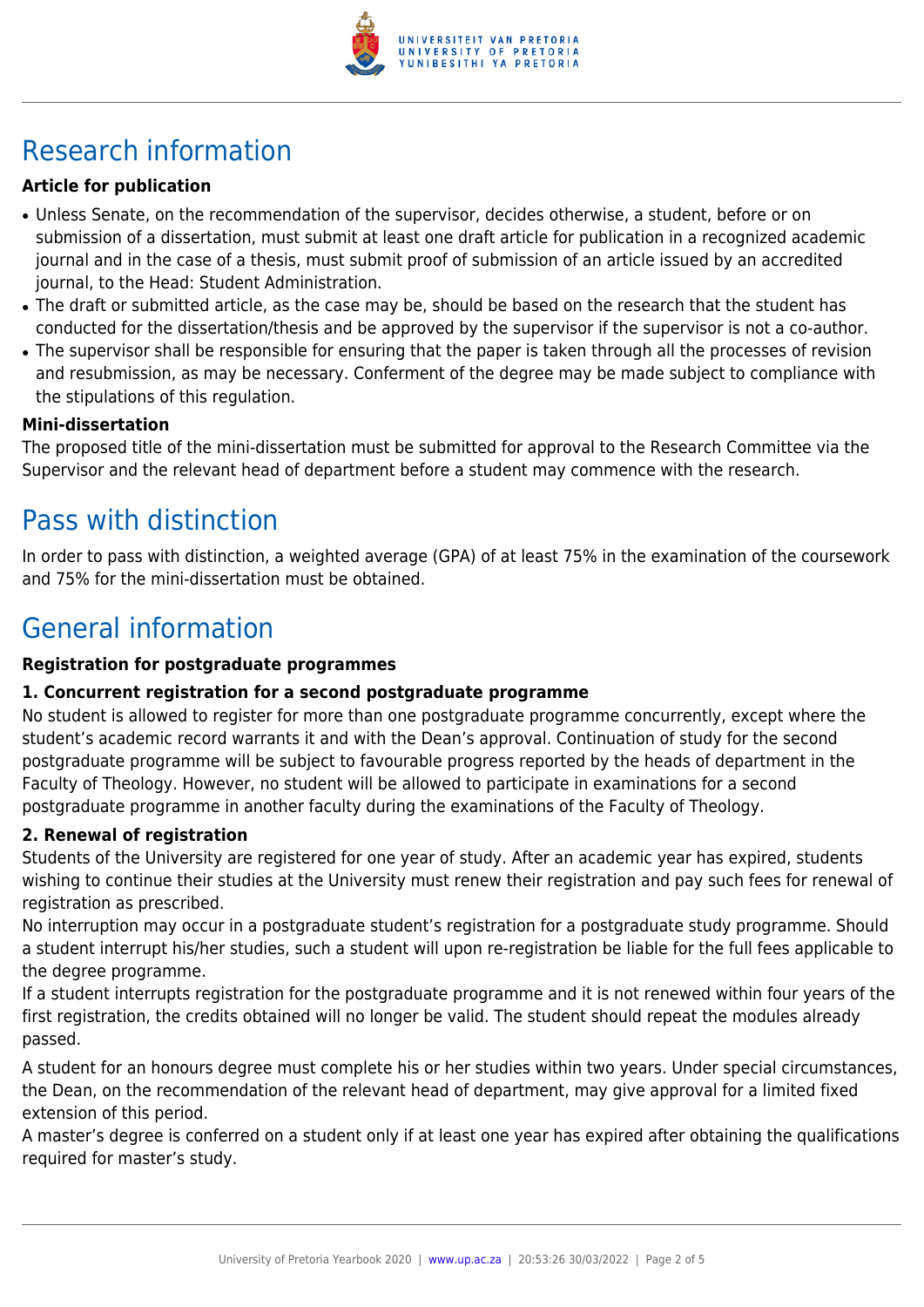

A doctorate is conferred on a student only if at least 12 months since registration for the doctorate at this University have expired. Subject to other faculty regulations, a student for a doctorate must complete his or her studies within three years after first registering for the degree. Under special circumstances, the Dean, on the recommendation of the relevant head of department, may give approval for a limited fixed extension of this period.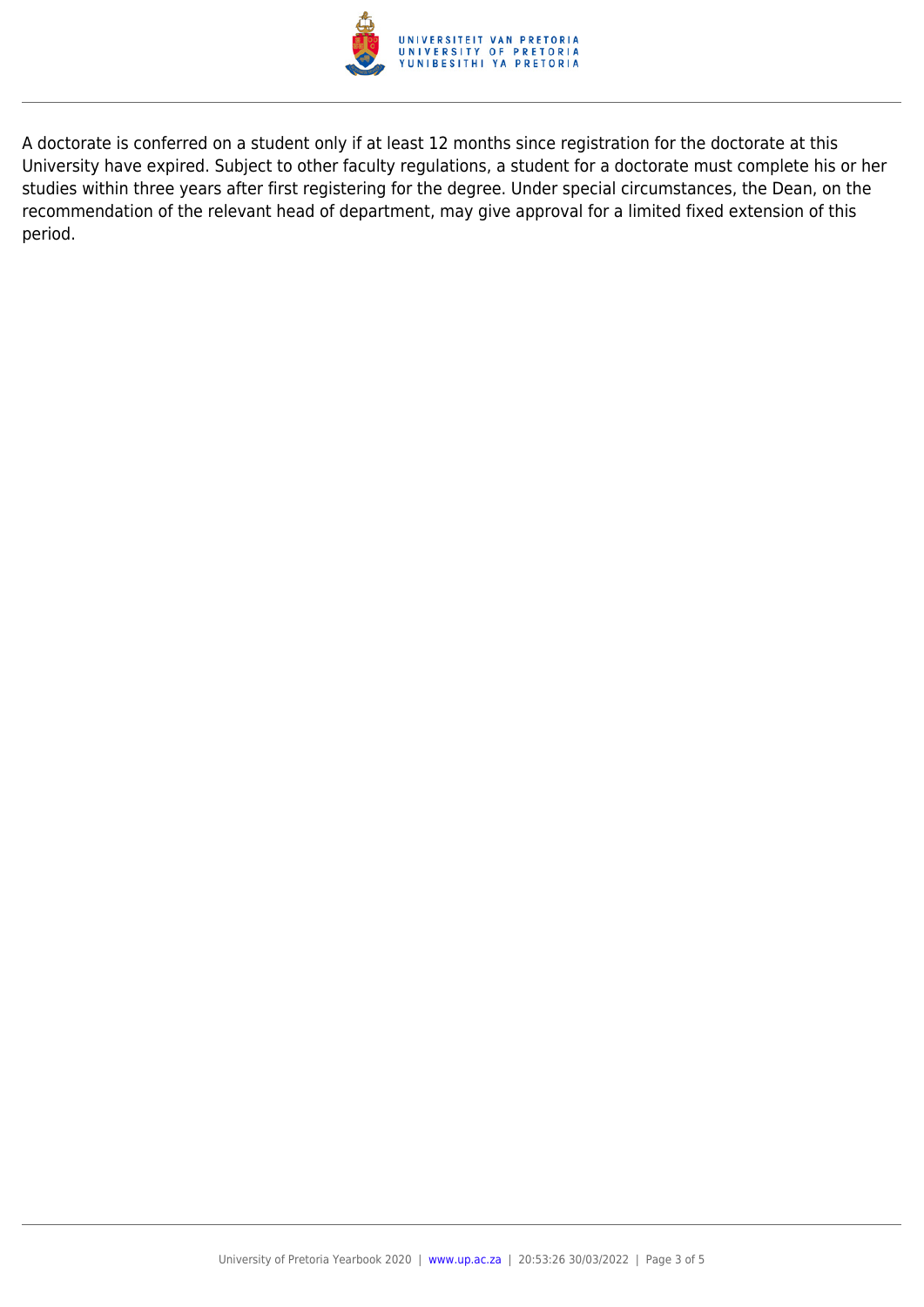

## Curriculum: Year 1

#### **Minimum credits: 90**

#### **Core modules**

[Research methodology 813](https://www.up.ac.za/yearbooks/2020/modules/view/BYB 813) (BYB 813) - Credits: 20.00 [Mini-dissertation: Biblical and religious studies 893](https://www.up.ac.za/yearbooks/2020/modules/view/BYB 893) (BYB 893) - Credits: 90.00

#### **Elective modules**

[Hermeneutics 823](https://www.up.ac.za/yearbooks/2020/modules/view/BYB 823) (BYB 823) - Credits: 10.00 [Biblical archaeology 833](https://www.up.ac.za/yearbooks/2020/modules/view/BYB 833) (BYB 833) - Credits: 10.00 [History and historiography 843](https://www.up.ac.za/yearbooks/2020/modules/view/BYB 843) (BYB 843) - Credits: 10.00 [Religious studies 853](https://www.up.ac.za/yearbooks/2020/modules/view/BYB 853) (BYB 853) - Credits: 10.00 [Exegesis 863](https://www.up.ac.za/yearbooks/2020/modules/view/BYB 863) (BYB 863) - Credits: 10.00 [Theology 873](https://www.up.ac.za/yearbooks/2020/modules/view/BYB 873) (BYB 873) - Credits: 10.00 [Biblical ethics 883](https://www.up.ac.za/yearbooks/2020/modules/view/BYB 883) (BYB 883) - Credits: 10.00